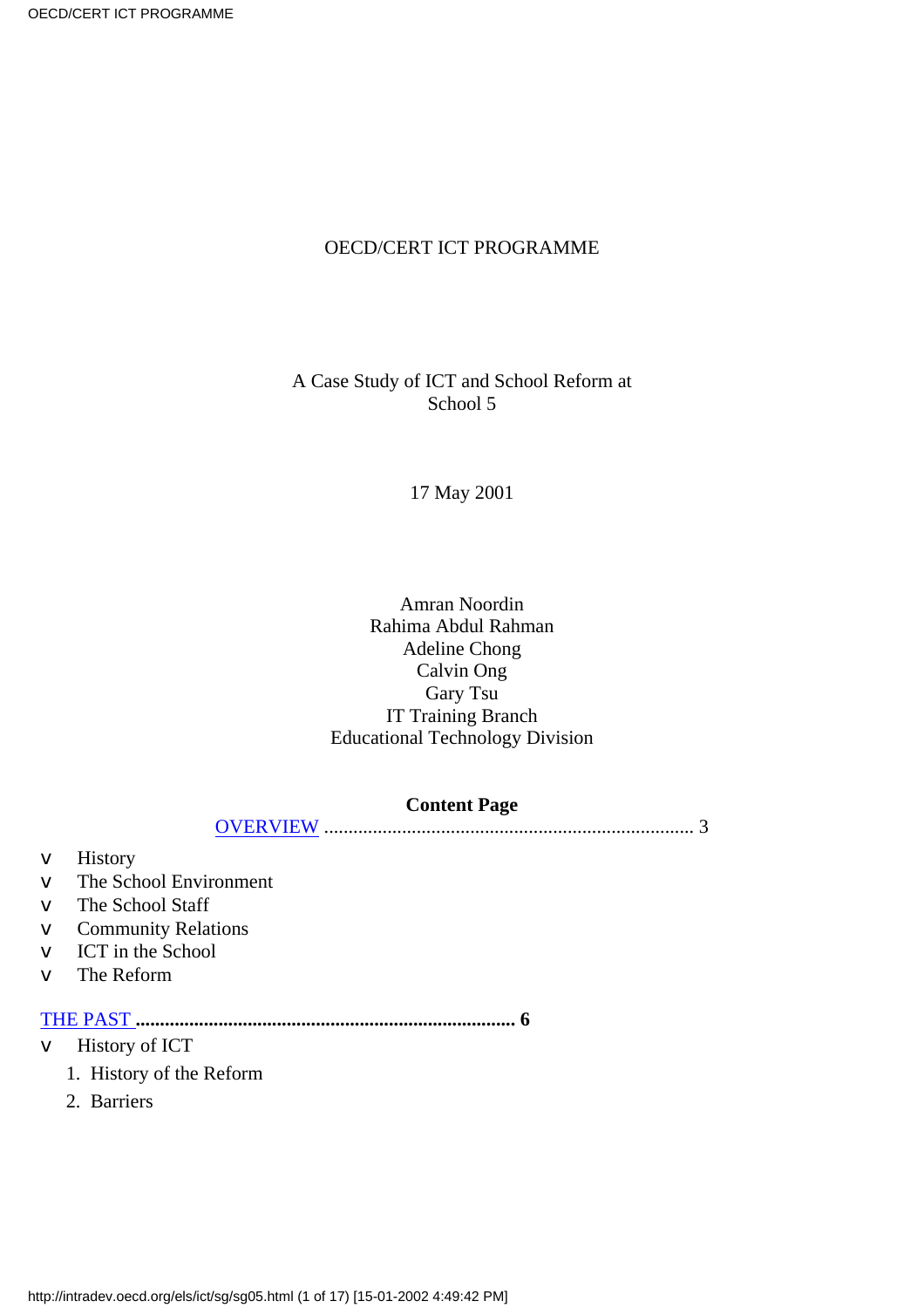# **[THE PRESENT](#page-5-0)**

### **....................................................................... 11**

- ICT in the School
- Reform in the School
	- 1. Barriers

# **[HYPOTHESIS 4](#page-10-0)**

### **...................................................................... 24**

## **OVERVIEW**

### **History**

- <span id="page-1-0"></span>1. School 5 is a co-educational primary school started in 1956. The school is popular with parents vying to send their children to the school because of its good academic performance. The school has consistently produced good Primary School Leaving Examinations (PSLE) results that are higher than the National Average. (Refer to Appendix C - PSLE Results)
- 1. The school was selected by the Ministry of Education (MOE) to pilot the Gifted Education Program (GEP) in 1984. It is currently one of the nine primary schools in Singapore to offer the programme. The aim of GEP is to equip intellectually gifted pupils with the intellectual tools and attitudes necessary to cope with the challenges of a fast-changing society. It also seeks to develop their abilities and values so that they will be in the forefront of change and progress, working for the betterment of society.  $[1]$
- <span id="page-1-1"></span>At the start of 2001, the school moved to its present premises built by MOE under its Programme for 1. Rebuilding and Improving Existing (PRIME) schools. The programme aims to provide a physical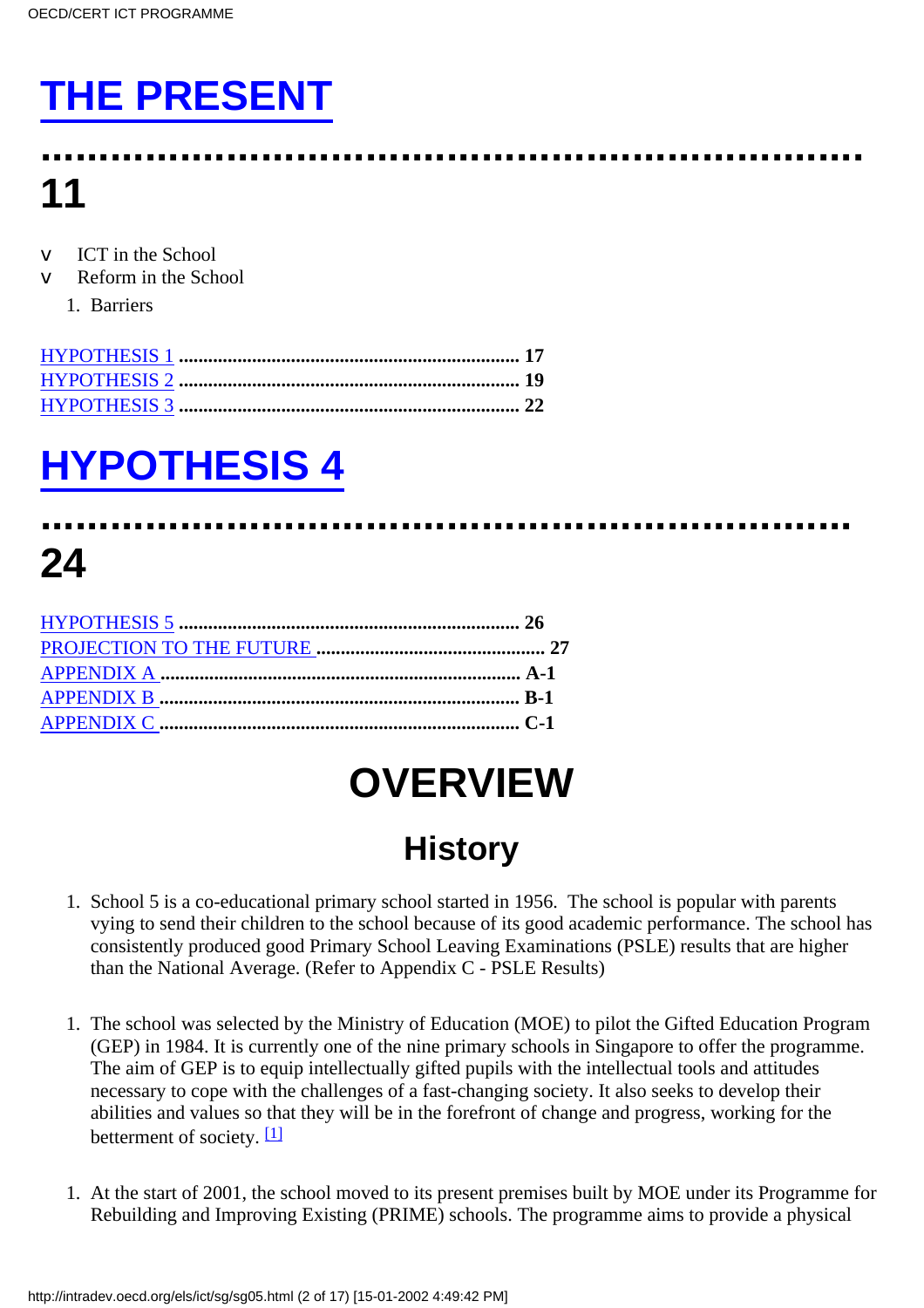environment conducive to learning and creative thinking and ensure that all students have access to facilities, such as Information Technology (ICT) infrastructure. The new 6-storey school building houses a pupil population of about 2,900 in 72 classes. The pupil population is double the size of most primary schools in Singapore, a testimony to the popularity of School 5. The pupil population is expected to peak to about 3,000 in the coming years.

#### The School Environment

1. The school environment gives us the impression that it is a school bustling with activities. Beyond curriculum time, different Co-curricular Activities are carried out. At times, groups of pupils can also be seen sitting at seats placed along the corridor outside the General Office and other parts of the school, engaged in discussions and doing school work. Sometimes, there are parent volunteers helping pupils with craftwork or projects. The school also proudly displays pupils art pieces on walls along some corridors.

#### The School Staff

1. The school has more than 120 teachers who are divided into five departments including the Gifted Education Department. The school is currently headed by a new but experienced Principal, who was posted to the school in January 2001. She has one Vice- Principal to assist her in the running of the school. The large size of the school entitles it to another Vice-Principal but this position is currently vacant. According to one Head of Department, about half of the teaching staff is new to the school.

#### Community Relations

1. The school has an active Parent Teacher Association. The association organises seminars and workshops for parents. Some of its parent members also participate in the school s programmes as volunteers. For example, some parent volunteers help out in the school library.

#### ICT in the school

- 1. The school currently houses 3 PC labs, one i-Mac lab and one teacher resource lab. However, two of the PC labs are currently not in use as the school has just moved into the present premises. These labs are maintained by a full-time Technology Assistant provided by MOE under the Masterplan for IT in Education.
- <span id="page-2-1"></span><span id="page-2-0"></span>1. The school has broadband Internet access as they are involved in Infocomm Development Authority of Singapore s FastTrack@School Programme<sup>[2]</sup>. It is also one of the 10 schools piloting the Digital Media Repository (DMR)<sup>[\[3\]](#page-15-3)</sup>. Generally, most of the teachers are using CD-ROMs and open tools in teaching and learning. MS Office tools are generally used for administrative work. The GEP teachers, who are more ICT competent, are exploring the use of the Internet such as WebQuest and discussion forums.

#### The Reform

- 1. The reform in School 5 is to create an expanded and enriched learning environment to enhance teaching and learning. This is achieved through an online repository of teaching and learning resources called The Portal, which seeks to provide interactivity and connectivity for teaching and learning. It is equipped with administrative and academic modules, and is envisaged to be an integral and indispensable part of the schools online culture, promoting web literacy among staff and pupils.
- In the administrative module, teachers are able to send their announcements electronically, reserve 1. school facilities online, access and update the online school calendar and communicate via a web mail utility. To promote web literacy among teachers and pupils, the academic module, which consists of lesson and project development utilities, enable users to create web lessons, web projects and web quizzes directly on the Internet. Finished products by teachers and pupils can be showcased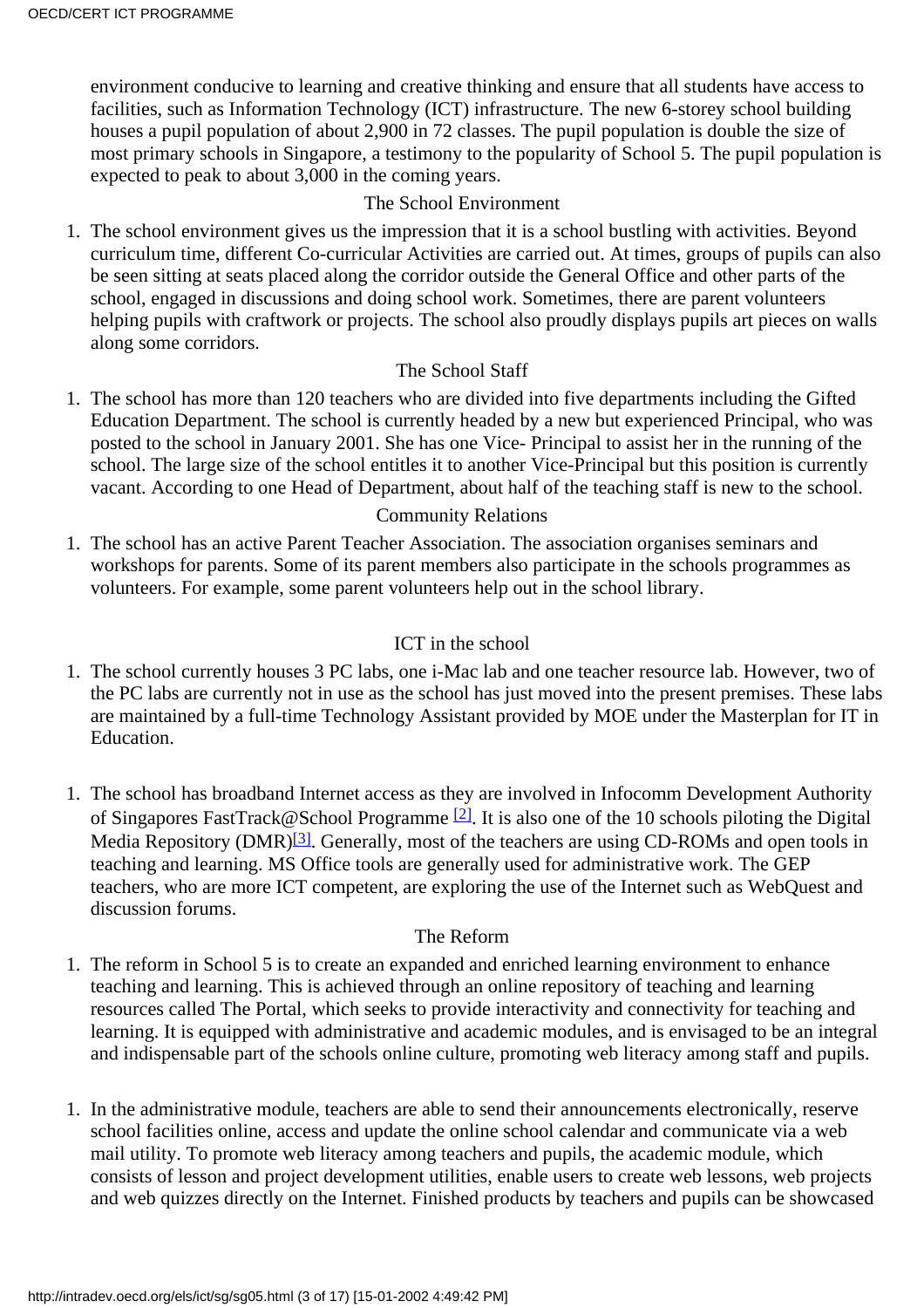in the online gallery, which is also accessible to the general public. The school hopes that over time, they will be able to build an online repository of teaching and learning resources in The Portal.

#### **THE PAST**

#### History of ICT

<span id="page-3-1"></span><span id="page-3-0"></span>11. As School 5 was a pilot school for the Accelerating the Use of IT in Primary Schools(AITP), it was chosen as a Phase 1 school when Singapores MasterPlan for IT in Education was first implemented in 1997. One of its roles is to provide other schools with concrete local models of innovation in teaching and learning strategies and in school administration.  $[4]$  As such, the school has the hardware and infrastructure provided by MOE, namely two computer laboratories and a pupil-computer ratio of 6.6:1. In 1997, all teachers received training in basic ICT skills such as using MS Word, MS PowerPoint, etc. In addition, they underwent 30 hours of training on integrating ICT into the curriculum, such as evaluation of courseware, lesson design and the use of open tools. To equip the teachers with more ICT competency skills, the management also organised training on other applications software and new technologies such as dataloggers. Teacher 1 mentioned that the management would introduce new courses and they would get external people to come introduce and conduct the courses. (9 March 2001).

12. It was from this experience of using courseware and other ICT tools that the school saw the need to create their own web portal for teaching and learning. With the creation of The Portal in mind, the school submitted a proposal to be involved in IDA s FastTrack@School Program in 1999. Its proposal was accepted and it was given a 45 Mbps line, which is much faster compared to the standard 2 to 5 Mbps line given to all schools.

#### History of the Reform

13. The teachers were provided with CD-ROM courseware by MOE, as well as the school, for use in their lessons. However, some of them found these courseware lacking in terms of relevance to the curriculum. Teachers also found it tedious to source, acquire and access the courseware, especially when they are not in school. Hence, the management decided to embark on a reform by providing a web-based platform, which allows for easy access to resources from school as well as from home. They also wanted a portal which would allow the school to exercise security in terms of access via password as well as control over the resources put up. It should also facilitate exchanges between teachers and parents and amongst teachers and pupils.

14. The web was chosen as a platform for the reform because the objective was to enable teachers, pupils and the community to log on to The Portal, anytime anywhere. Teacher 1 commented we have to bring the children to the lab and the children got to finish their work there, but if your resources are on The Portal, they can do at home, that s the difference. (9 March 2001). In support of this statement, Pupil 1 said, things are much different already because last time we just stayed in class and did our work, we never go anywhere else to do (30 March 2001) during the focus group discussion. Parent 2 interviewed also mentioned if you want to know more information on that particular topic, then they can access this from home. They don t have to waste time in school, so this is important. (9 March 2001).

<span id="page-3-2"></span>15. The Portal was conceptualised in November 1998. The school management, a small committee of teachers and parent volunteers and representatives from a private ICT company[\[5\]](#page-16-1) brainstormed ideas for The Portal. Funds for the development of The Portal were obtained in April 1999 and the private company involved in its conceptualisation undertook its development.

16. The idea of providing the platform and implementing the reform is largely credited to the Head of IT Department (HOD/IT) who saw the value in using the web to solve the teachers problems. He is also the key player in setting the direction and driving the reform in the school. Admin 2 said that the HOD/IT has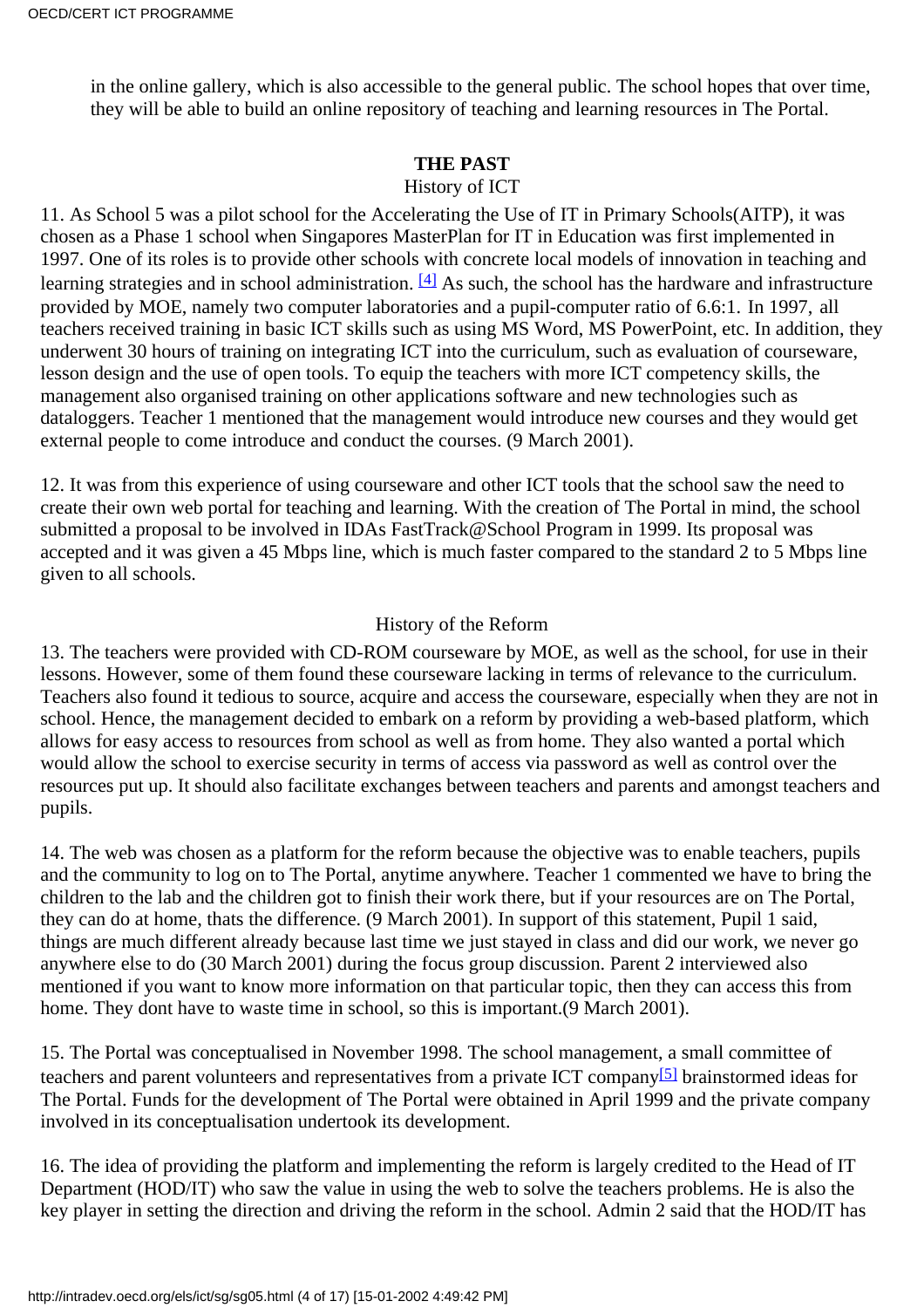lots and lots of ideas, so I think he also came up with this The Portal together with the ex-Principal.(23 March 2001). Admin 1 also mentioned that, it s the IT head. We have a pool of teachers, the committee that is with him.(24 February 2001). Teacher 3 supported this by saying he is a very driven person and he helped made The Portal what it is now. (21 March 2001).

17. The Portal was formally launched in February 2000. Once the portal was set up, the HOD/IT started training a small committee teachers and a small group of parent volunteers on its functionalities. They, in turn, trained parents of Primary 1 and 2 pupils who volunteered to attend the training sessions so that they could help their children with their school assignment. Besides these training sessions, the teachers also shared among themselves knowledge, tips and skills on the use of The Portal. These sharing sessions were generally informal and carried out in an ad hoc manner.

18. The first group of people who used [The Portal] were the teachers from the Gifted Education because at that time when they were using CD-ROM, they find it [CD-ROMs content/utilities] quite restrictive for them, noted Admin 1.(24 February 2001). GEP teachers generally expose themselves to more ICT use and are more ICT competent as they have to meet the demands of the GEP curriculum for primary schools which specifies that GEP pupils in Primary 4 and 5 are required to take computer courses to enable them to use IT tools effectively for learning.  $[6]$ 

#### **Barriers**

<span id="page-4-0"></span>19. The school encountered some barriers that they had to overcome. Teachers were overwhelmed by the new skills and knowledge they had to acquire in order to use The Portal. Teacher 2 pointed out that, no matter how hard sometimes you try to learn [ICT skills], you just cant retain ... the knowledge so with the CD and even the search engine, a lot of teachers cant do so.(9 March 2001). Some teachers also felt that although the training for The Portal was carried out, there was little attempt to train teachers on how the applications in The Portal they had learnt can be applied in teaching and learning. Teacher 3 noted that, so often we are interested in training you to use the software, to use the program, to use the features but we dont look at training you how to use this with your teaching.(21 march 2001).

20. To overcome the problem of teachers not being able to cope with the new skills required for using ICT and The Portal, the HOD/IT conducted refresher courses for teachers during the school holidays. Some Level Heads of other departments assisted by encouraging teachers in their departments to seek their help. Teacher 1 said, If you want you can always come in to watch me or if they need help they tell me, I will go in and help.(9 March 2001).

21. On top of grappling with technology, the teachers found that The Portal required them to put in more time and effort in learning new ICT skills for producing customised resources and using the utilities in The Portal. Teacher 1 indicated that a lot of time is needed to come up with the resources and on top of that, there are so many areas to see to and their markings are also quite heavy and there are other aspects that they have to do.(9 March 2001). Given the time constraint, some teachers have resorted to getting pupils to assist them in uploading resources and simple troubleshooting. As pointed out by Teacher 2, pupils, were training them so they can also help their teachers and their peers.(9 March 2001). In addition, they also obtained the help of parents to gather resources and assist in giving comments to work put up by the pupils in The Portal. (9 March 2001). Parent 1 mentioned that, they publish it and I put comments, because they allow comments...the children after reading my comments, they put in more work. (9 March 2001).

22. The school also had some problems with the ICT infrastructure as it was situated in the old school premises when the reform was implemented. The network and computers in the old school site were often down which caused much frustration to the teachers. Teacher 1 recalled that part of the frustration in our old school, our labs are not really working that well, and many a times when you go in, you will find that some computers are not working and I suppose some teachers are really, really frustrated.(9 March 2001).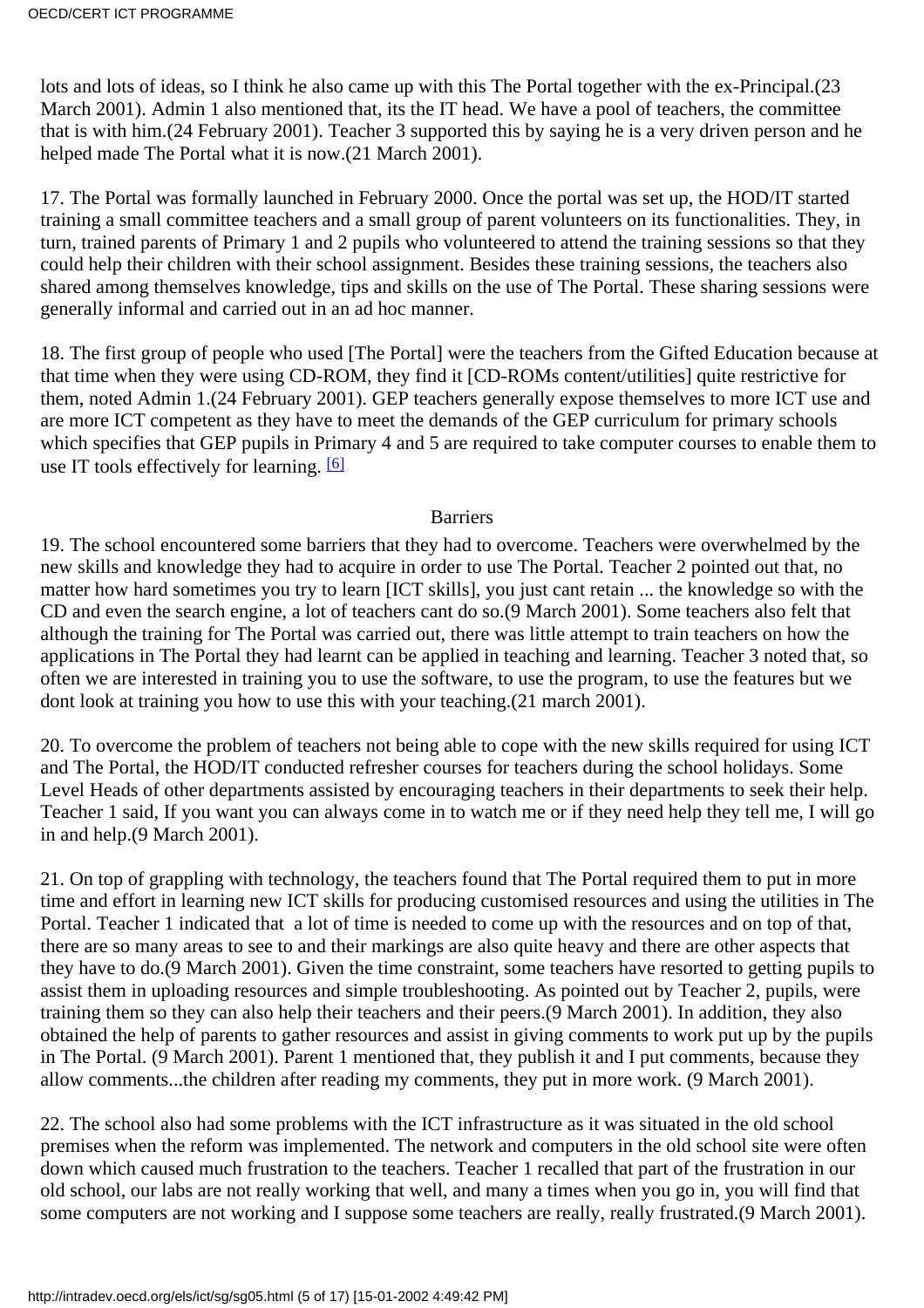As they were moving to new premises by the end of 2000, the school did not make improvements to the infrastructure.

#### **THE PRESENT**

#### ICT in the School

<span id="page-5-0"></span>23. As the school is in the 5th year of IT implementation under the Masterplan for IT in Education, they have set a general guideline for all teachers to integrate ICT in at least 30% of the curriculum time. Teachers in general, are using ICT in their lessons but in different ways based on their ICT competency levels. The GEP teachers who are generally more ICT competent, are venturing into web based learning such as creating and using WebQuests and online discussion forums. All the teachers interviewed mentioned that the majority of the teachers have attempted using CD-ROMs and other applications software such as MS PowerPoint.

24. The positive impact of ICT can be seen in the statement made by Teacher 3, IT has opened up a whole different world to the kids...my kids had people responding to their writing...[usually] the only people who read children s writings are their teachers who mark, or evaluate but the web...other people could respond to it, real people who responded not just in terms of marks, but in very real ways.(21 March 2001). ICT, especially the use of the Internet, encourages pupils to be more independent in their learning as pointed out by Pupil 1 we have been learning how to look for information.(30 March 2001). There are teachers who experiment with innovative uses of ICT in teaching and learning. For example, Admin 1 said, pupils use dataloggers when they go for fieldtrips doing project work.(24 February 2001). As The Portal uses the Internet as a platform, parents are more involved in their children s learning. Pupil 2 stated that, my mother goes into The Portal and found games, stories, quizzes...(30 March 2001).

25. While there are positive impacts, teachers also raised concerns about the use of ICT. One concern brought up is the difficulty in verifying the authenticity of pupils work. Teacher 3 said that, quality of work can be disguised...being online enables them to manipulate things such as copying and pasting information from the web.(21 March 2001). Another concern raised is the lack of supervision of the pupils when they go online, especially at home. Teacher 3 pointed out that monitoring children s work online is one of our biggest challenge.(21 March 2001). Due to the large amount of information on the Internet, Teacher 3 believes that teachers have to ensure that pupils acquire information gathering skills.

#### Reform in the School

26. Currently, the school is using The Portal to try to address problems that the school has encountered, namely, the limitations of ICT resources available, difficulty of access to these resources and time spent on administrative work such as making announcements.

27. In general, teachers interviewed found the administrative module useful as they can easily check the availability of facilities and book them online. They also found the online announcements convenient as they can check announcements from home. Teacher 4 said, We dont have to go from person to person which sometimes [the message] get lost but through The Portal, I think it is definitely more effective. (27) March 2001). There is greater usage of the administrative module as compared to the academic module because of the school s effort to encourage teachers to use it by removing the manual notice board and making all announcements in The Portal. Likewise, the school gives priority to bookings done online. Admin 1 highlighted this effort in his statement, we did it so people have no choice but to go into The Portal to see announcements. (24 February 2001). Admin 3 also mentioned that priority is given to those who book online and there is no argument about it. (23 February 2001).

28. However, the academic module does not seem to be faring as well in terms of usage and amount of resources put up. Teachers are required to produce their own resources. This, in turn, requires them to put in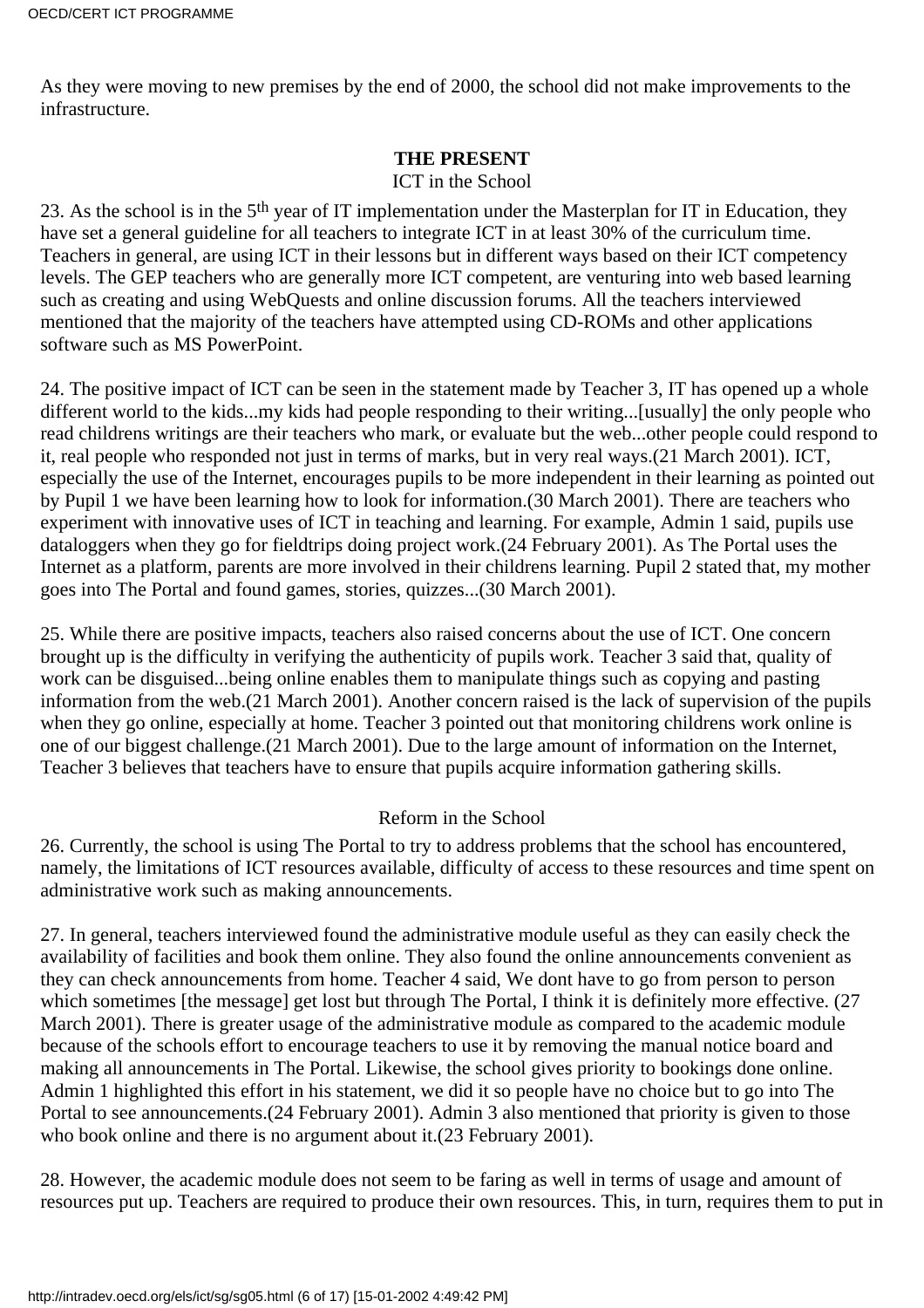additional time and effort, which can be overwhelming. Teachers and parents interviewed expressed this concern. Teacher 1 mentioned that coming up with the resources requires ICT skills as IT is a different area, it takes time and a lot of helping hand.(9 March 2001). Parent 1 noted that it is additional work for the teachers as getting teachers to do all this extra workload, teachers being human are resistant to the idea.(9 March 2001).

29. As the Level Heads of the GEP and Primary 3 English teachers are pushing the reform, these teachers adopted the reform first. They found the experience of using the Academic module in The Portal to be encouraging for themselves as well as their pupils. Teacher 1 said that, it enhances the lesson and makes the children more interested.(9 March 2001). Teacher 4 said, because the pupils are more interested, information goes in better. Whatever they have learnt is better remembered.(27 March 2001). The parents interviewed also agreed that it is motivating for pupils because according to Parent 2 if you make use of the school s The Portal program to publish whatever work into the students gallery, other classmates can read this information so some of them are quite encouraged.(9 March 2001). During a classroom observation, it was noted that the pupils were actively discussing while working with applications in The Portal. (27 March 2001). Pupil 4 also mentioned that on top of enjoying learning, he was able to find more information unlike previously. (30 March 2001).

#### **Barriers**

30. The reform went through a period of lull from the second half of last year to the first quarter of 2001, as the school was busy packing to move to its new premises. The school moved to its new premises with better ICT infrastructure and facilities at the end of 2000. Although the new premises have better facilities, the school was unable to continue with the reform in the first quarter of 2001 as the infrastructure was not in place. According to Teacher 4 we haven t started using it as yet, because when we move in here, I think the lab was just ready sometime ago, about 2 weeks ago.(27 March 2001). One department made use of this down period to build up resources for their subject area by working with a private company<sup>[\[7\]](#page-16-3)</sup> to develop applets for teachers use in The Portal.

<span id="page-6-0"></span>31. Teachers generally find that they have to put in additional time and effort to produce their own resources for The Portal. In order to produce them, they also need to learn new ICT skills such as web page design which can be overwhelming.

32. The management is still grappling with the problem of getting teachers to see the value of using ICT and The Portal in teaching and learning. Since the school has been producing good academic results, teachers in general feel that there is no need to change the way they teach. Teacher 2 mentioned that, Im so comfortable using my old conventional method and I ve been producing this type of results, what makes me think that having IT will improve results? (9 March 2001). Teacher 5 showed apprehension about ICT s impact on the quality of learning as she said, children go in click, click, click. I do not know whether how much they are absorbing from that lesson. (10 April 2001).

33. Another barrier is the reliance on the commitment of the various Heads of Instructional Programmes to drive their teachers to put up as well as use the resources in The Portal. However, some Heads of Instructional Programmes and many teachers are resisting coming on board as Admin 3 highlighted in his statement, they [Heads of Instructional Programmes] are still trying to gather the Level Heads in the other levels [to come on board]...they are [also] not getting teachers to come on board quickly. (23 February 2001).

34. Another possible reason for the lukewarm response to the reform is the hassle of logging into the system as mentioned by Parent 2, not every teacher and pupil has the time to log in everyday.(9 March 2001). Some pupils also find it difficult to remember their password as highlighted by Pupil 3, I dont know how to go into The Portal because it s very hard to remember the password. (30 March 2001).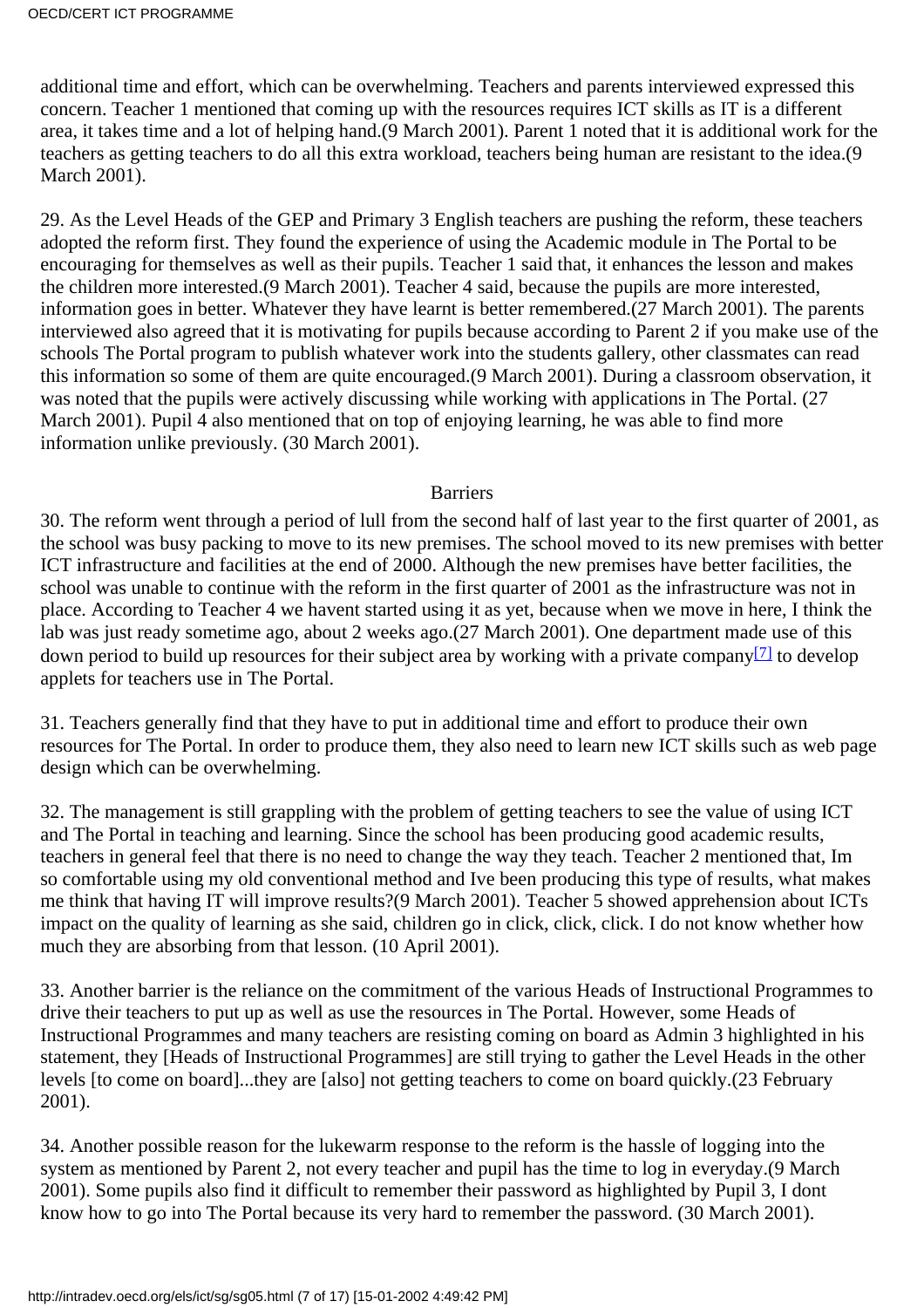35. From what has been gathered, the reform is currently in the early stage of implementation. While it is a matter of time for the infrastructure in the new school premises to be put in place, the bigger challenge, which the school faces, is trying to encourage more teachers to use The Portal for teaching and learning.

#### **Hypothesis 1**

<span id="page-7-0"></span>Technology is a strong catalyst for educational innovation and improvement, especially when the World Wide Web is involved. The rival hypothesis is that where true school-wide improvement is found, technology served only as an additional resource and not as a catalyst, that the forces that drove the improvements also drove the application of technology to specific educational problems.

- 1. The study carried out in School 5 indicates that technology is a strong catalyst for starting off the reform and not an additional resource.
- 1. The school hopes to harness the power of the Internet by building a system that enables them to communicate, collaborate and share ideas and resources among teachers, pupils and parents, both locally and abroad.
- 1. From interviewees responses, it is evident that technology sparked off the reform. It was the value-add that technology could offer which started the chain of events. Admin 3 stated that, some teachers had gone to the Web and discovered some sites that gave them free accounts to create online assessments, quizzes, post online projects...so the thought dwell on me, why dont we have our own portal...if we have our own server, then we can allocate space and will have control over our contents. (23 February 2001). Teacher 3 said, we wanted to create a system and we know it had to be web-based... to harness the different utilities that the web could offer.(21 March 2001). In addition, Admin 1 said, The original intention was how to get the medium, the ICT medium where it will satisfy all the teachers in the school...(24 February 2001).
- While most interviewees mentioned a high degree of management support and understanding, these 1. evidences point more to the implementation of the reform. The idea for the reform came about after the school had discovered the power of the Internet, which enables communication, collaboration and sharing of resources both within and outside the school.
- As the reform is still in the early stage of implementation, there is no clear evidence to show that 1. technology speeds up the reform.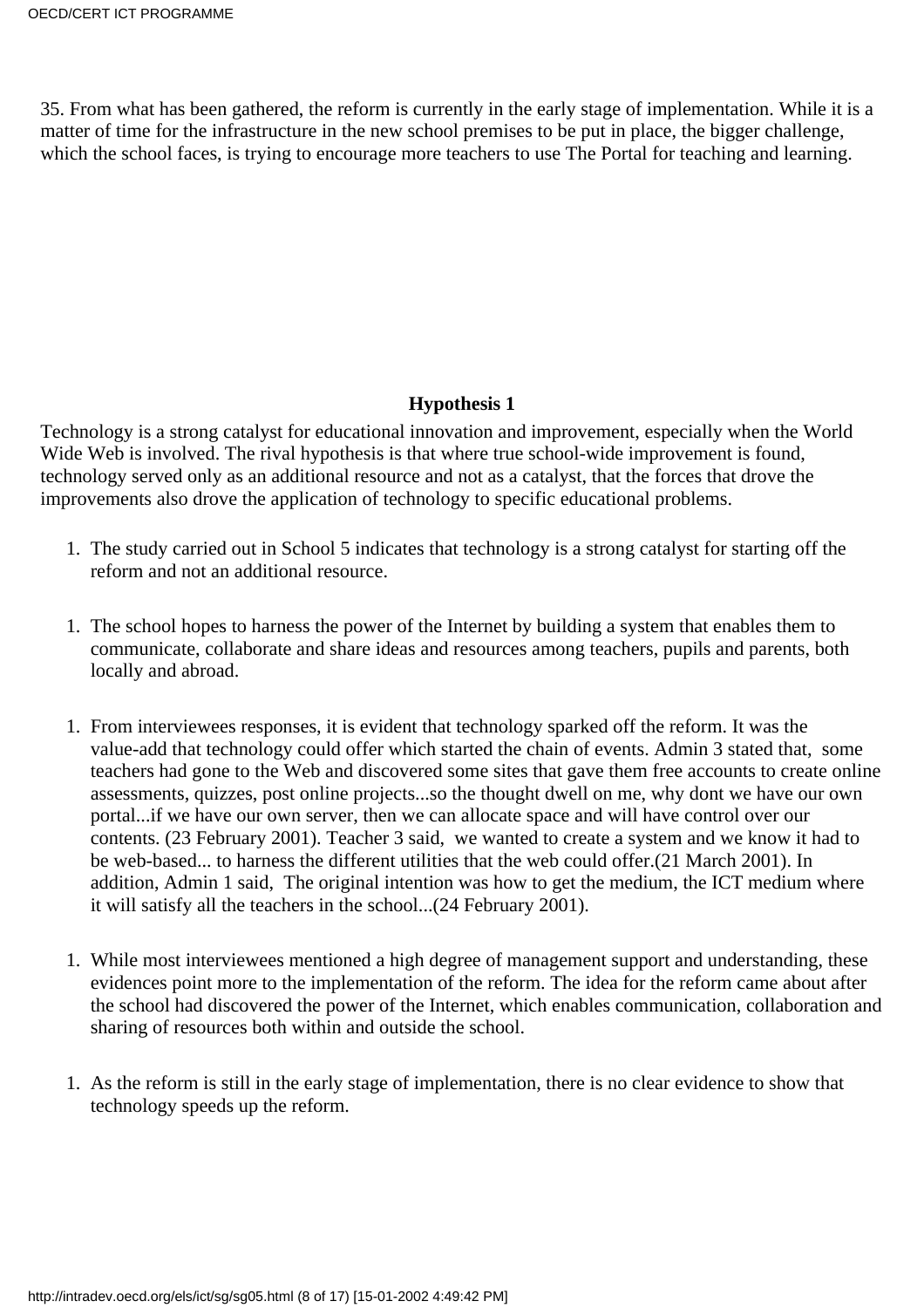#### **Hypothesis 2**

<span id="page-8-0"></span>The diffusion of the innovation/improvement (and therefore of ICT) followed the traditional diffusion pattern for innovations, as outlined by Rogers (1995). The rival hypothesis is that technology functions differently from traditional innovations and that therefore different diffusion patterns occur.

41. There is evidence to show that the school had intended the reform to be diffused in a way that is similar to the traditional diffusion pattern outlined by Rogers (1995). However, currently, the reform cannot be considered as having been diffused.

42. The school set up a small committee, comprising teachers, parents and a private company to brainstorm ideas for a system that is able to create an expanded and enriched learning environment to enhance teaching and learning. When the system was successfully set up, the HOD/IT started with training members of this committee in the functionalities of the system. The committee in turn helped to train other teachers and parents.

43. The management wanted the various Heads of Instructional Programmes to diffuse the reform to all the teachers in their departments. However, two interviewees mentioned that the HOD/IT faced the problem of convincing some of the Heads of Instructional Programmes of the value of the reform for teaching and learning. HOD/IT admitted, I would like very much to go down as a department head in charge of a subject...to translate this vision to another department head who is involved directly in mobilizing the teachers. It is very difficult, sometimes because they dont see the same outcomes as you have intended for. (8 March 2001). Teacher 1 highlighted the same problem in her statement, once he (HOD/IT) implements it, it will go to the Heads of Instructional Programmes to implement and drive their teachers. I think, he has problems with the instructional program heads and the instructional program heads have problems with our teachers.(9 March 2001). This problem, coupled with the fact that it is not made compulsory for teachers to come on board resulted in only a small number of teachers (GEP and Primary 3 English teachers) adopting the reform as pointed out by Teacher 4, at the moment, it s a very small group of us who are using the online lessons, it s a very small group. (27 March 2001). Teacher 5 also mentioned that, right now, not all levels but there are some teachers who have published e-lessons (online lessons) in The Portal.(10 April 2001).

44. Realising that only a small number of teachers and Heads of Instructional Programmes are adopting the reform, the HOD/IT formed a new committee called the IT Cube at the end of 2000. It comprises ICT competent teachers to help ensure the continuity of the reform and, at the same time, diffuse it to the larger teaching population. Teacher 2 pointed this out in her statement, He [HOD/IT] came up with a committee to assist him and train other teachers as well...in basic things...how to access The Portal, ...post announcements there, teach your pupils...and we [the committee] even have like small groups to help one another to sort of access it and put our lessons up there and we will present to them [other teachers] what we have done and how they could use the resources available. (9 March 2001). The HOD/IT said, the IT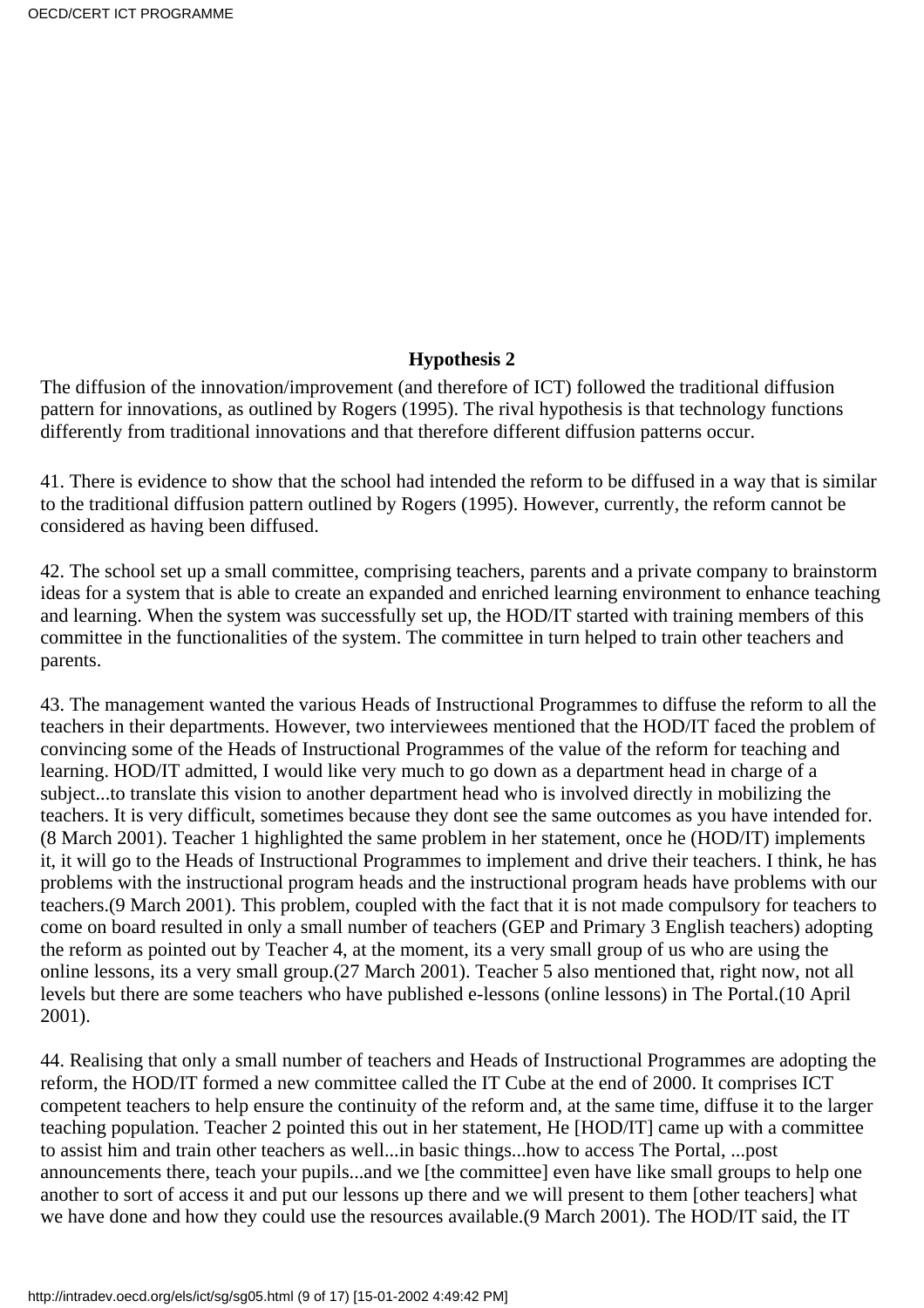Cube committee...my objective is for them to be trained in the administrative module and doing something like an online item bank and also training the other teachers.(8 March 2001). Teacher 1 also acknowledged the role of the committee in the diffusion of the reform in her statement, he [HOD/IT], has trained his people [IT Cube Committee], I think The Portal can continue, will continue.(9 March 2001).

45. The responses gathered from the interviews, therefore, clearly point to the fact that although the school tried to diffuse the reform in a way that reflects the traditional diffusion pattern, it did not occur as planned. Recognising this, the HOD/IT decided to diffuse the reform through a small group of teachers who form the IT Cube committee, to get the teachers who need help to approach them (IT Cube Committee) because they sit in the staff room with the rest of the teachers...more accessible for them (the teachers) to go to them (IT Cube) than to come to me in the HOD Room.(23 February 2001). Perhaps the IT Cube committee members may turn out to be more influential and effective than the Heads of Instructional Programmes in helping to diffuse the reform.

#### **Hypothesis 3**

<span id="page-9-0"></span>Successful implementation of ICT depends mostly upon staff competence in the integration of ICT into instruction and learning. This hypothesis assumes that teachers mediate ICT applications when they are successful, and that ICT s academic value relates positively to teacher competence. The rival hypothesis is that the school technological infrastructure and student ICT competence rather than staff competence determine ICT implementation outcomes.

46. In this case study, responses gathered from interviewees support the hypothesis that the successful implementation of ICT depends largely upon staff competence in the integration of ICT into teaching and learning.

47. Teacher 4 pointed out that the lack of ICT skills is a hindrance to successful implementation in her statement, Some of us still have problems in terms of doing a web page...you put IT at the back of your head [mind] because it s difficult to do...we really can t, we don t know where to fit it in. (27 March 2001). Teacher 5 also mentioned, Technology itself is a plus point but it needs a bit of coping...I ve heard of teachers who have sleepless nights over one lesson they have to prepare on PowerPoint...let the younger lot being more in touch with technology move faster...let the older teachers gain the confidence before they teach [using ICT].(10 April 2001). Teacher 1 said, a number of teachers are still fearful of computers...no matter how hard you try to learn, you just cant retain...so with CD and even the search engine, a lot of teachers cant do...to carry out [ICT] effectively is not easy.(9 March 2001).

48. In the case of School 5, many teachers are not adopting the reform for teaching and learning because they are required to create e-lessons (online lessons) which also means they need to have the ICT skills to create web pages. Although all teachers were trained in FrontPage, they are still grappling with basic ICT skills. As a result, the teachers are not able to integrate the system into their teaching.

49. Staff competency in designing effective lessons is another factor which affects the successful implementation of the reform. Teacher 3 mentioned that a teacher determines the effective use of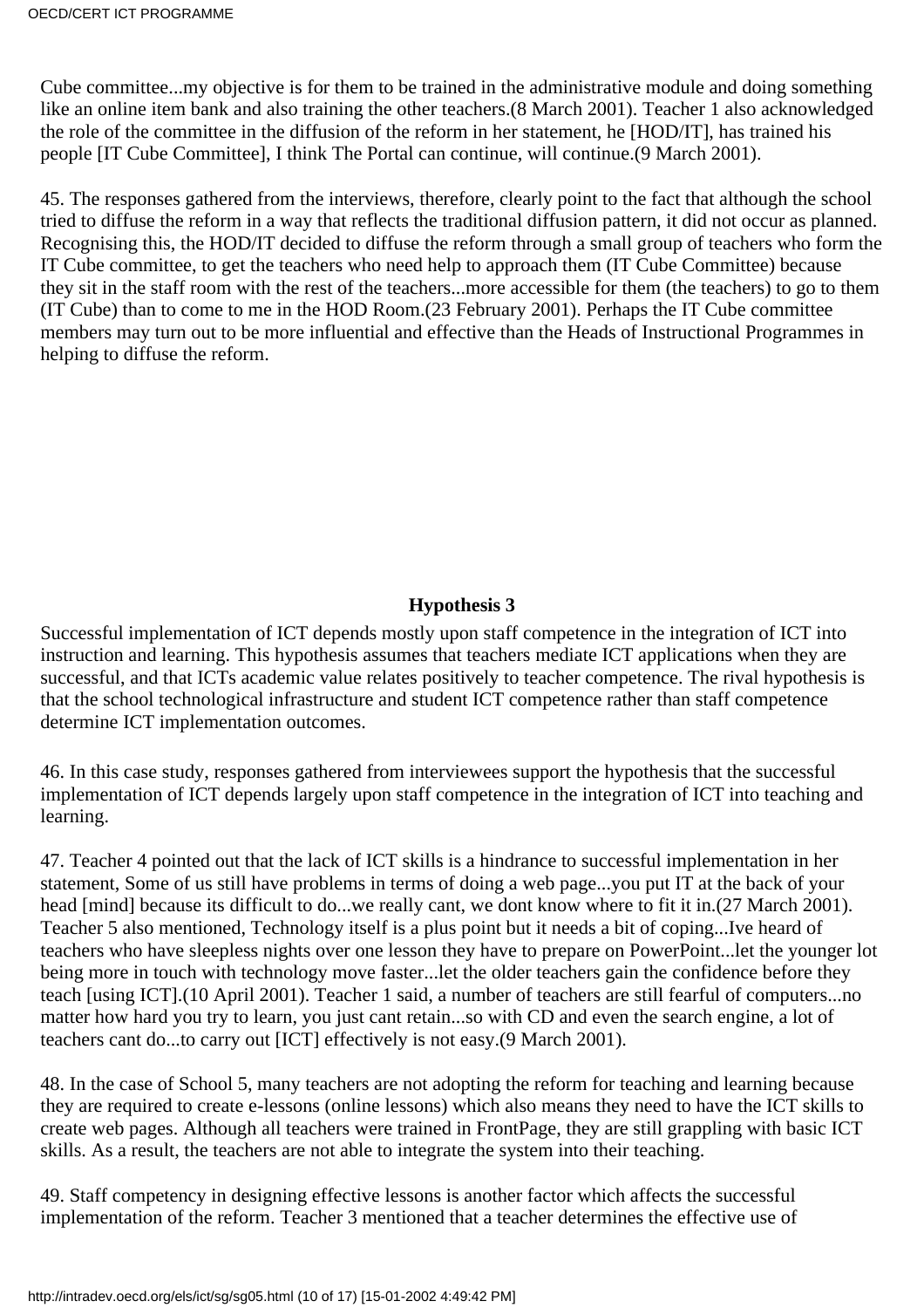technology in teaching and learning in his statement, It depends on the teacher, The Portal [technological infrastructure] will not decide how a lesson will be taught...You can have the most wonderful ICT thing on The Portal, the content may be there but if it s not within the context of the children s learning [pedagogy may be missing in the content], they will not learn.(21 March 2001).

50. The responses, therefore, clearly show that successful implementation depends largely upon staff competency in both in terms of technical skills and in terms of creating content for effective learning.

#### **Hypothesis 4**

<span id="page-10-0"></span>Gaps in academic performance between high and low ability students will not increase when all students have equal access to ICT. The rival hypothesis is that equal access to ICT will lead to high ability students increasing the performance gap with low ability students.

- From the interviews conducted, there is no evidence to show that equal access to ICT will increase 1. the gap in academic performance between high and low ability students.
- Although Teacher 1 indicated that, they [higher ability pupils] also move at a faster pace [with the 1. use of ICT] and you have to attend to the slower ones, it is difficult to pair them up, they want to work at their own pace, (9 March 2001) other interviewees gave the opposite picture. Teacher 3 said, I have seen low ability pupils really do marvellous things using computers...I have seen high ability pupils not knowing what to do, for me I think IT can be an equaliser.(21 March 2001). Teacher 5 added that, children nowadays, whether they are academically good or not, to them computer is something that they sort of like...the advantage will go to children who are more computer literate. (10 April 2001). Teacher 4 shares the same view in her statement, I dont think in any way its going to affect the lower ability...in terms of going into The Portal and looking at lessons, I dont think there s any problem for the lower ability group. (27 March 2001).
- As none of the teachers commented on academic performance in terms of grades, there is no 1. evidence to confirm the hypothesis or the alternative hypothesis.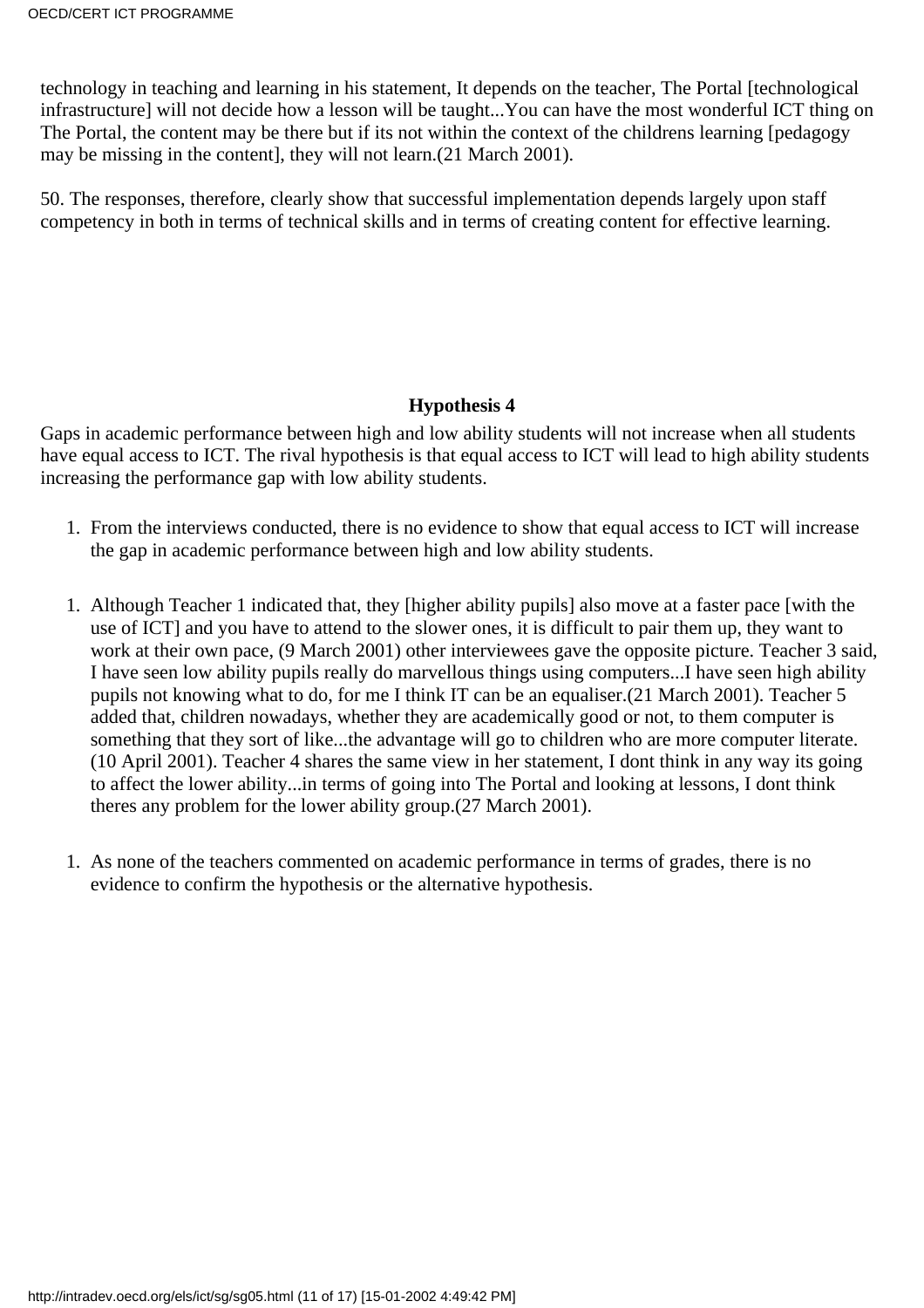#### **Hypothesis 5**

<span id="page-11-0"></span>The use of ICT will lead to the same or higher academic performance. The alternative hypothesis is that ICT use will lead to a lowering of academic standards.

54. From the interviews conducted, there is no evidence to indicate that the use of ICT will lead to higher academic performance or a lowering of academic standards. While 4 out of 5 teacher interviewees mentioned that ICT use motivates pupils to learn more and produce better quality work, they did not say if ICT has helped improve pupils academic performance. Teacher 3 said, Motivation for learning is definitely there (21 March 2001) and Teacher 1 said, when it comes to computers, most children are positive.(9 March 2001). Teacher 2 said, It is a plus point for them...knowledge, skills, definitely they have beyond the textbook and beyond resources available in school or home.(9 March 2001).

55. In addition, no study or survey was carried out by the school to find out the academic performance of its pupils in relation to ICT use. Hence, both the hypothesis and alternative hypothesis have not been proven.

### **Projection to the Future**

<span id="page-11-1"></span>56. According to Admin 3, the management is looking into enhancing the functionalities of The Portal. Admin 1 supported this by saying they are working on version 2 now. It s going to be a more sophisticated product.(24 February 2001). School 5 is working on increasing the number and types of resources in The Portal. According to Admin 3, I am focusing on the use of online databases... I m looking into video repository, virtual instructor, multimedia teaching packages using applets, Flash, Shockwave.(8 March 2001). Although the teachers are generally struggling to cope with ICT skills that they have been trained in, School 5 plans to send more teachers for training in new skills such as creating animation using Flash and digital movies.

57. As the reform is not moving as planned, the HOD/IT set up a committee at the end of 2000, which he calls IT Cube to provide further technical support, training of new teachers and administering The Portal. This committee comprises teachers who are more IT competent. The HOD/IT said, My objective is for them to be trained in the administrative module and doing something like an online item bank and also training the other teachers.(23 February 2001). Admin 2 also mentioned that to drive the reform, were talking about building a bigger pool of people under the IT department...my other community people, my stakeholders can come in, we can communicate through The Portal too, then The Portal becomes like a whole community. (23 March 2001).

58. In view of the barriers the school needs to overcome, the management faces an uphill task in getting most teachers to come on board. Despite this, all the teacher interviewees feel that The Portal can continue, will continue as stated by Teacher 1. (9 March 2001). Teachers in School 5 generally accept their responsibility in carrying out any school initiative as Teacher 1 puts it, we just have to carry out the initiative, you just have to, it s not whether you re better off or not better off. (9 March 2001).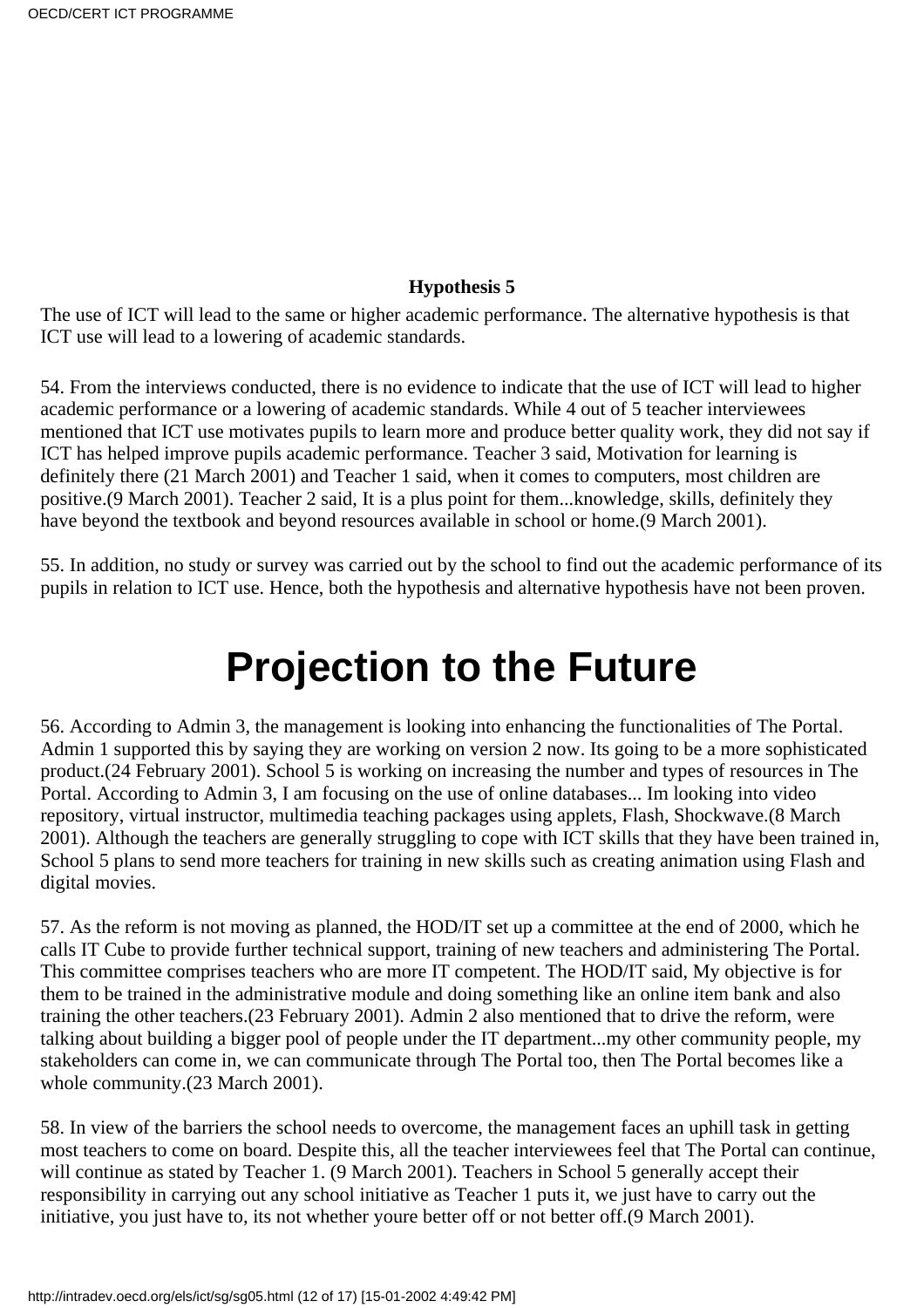<span id="page-12-0"></span>59. In conclusion, as the reform is in the early stage of implementation, more time is needed before we are able to tell if it can be sustained and further diffused. The same conclusion applies to the transferability of the reform to other schools.

### **Appendix A**

### **Research Team**

| Amran Noordin (Leader)   |                                        |
|--------------------------|----------------------------------------|
| Adeline Chong            | Senior IT Instructors                  |
| Rahima Abdul Rahman      | <b>IT Training Branch, Educational</b> |
| $\vert$ Gary Tsu         | <b>Technology Division</b>             |
| Calvin Ong (Asst Leader) |                                        |

Period of Study

| <b>Contact Period</b>                    | $\Delta$ Date(s) and/or Duration           |  |  |  |  |
|------------------------------------------|--------------------------------------------|--|--|--|--|
| <b>First Meeting</b>                     | 4 January 2001                             |  |  |  |  |
| Data Collection Period                   | $\parallel$ 23 February 2000 10 April 2001 |  |  |  |  |
| Follow-up contact (verification of data) | $\ 8 \text{ Mar } 31 \text{ May } 2001$    |  |  |  |  |

## **Summary of Data Collected**

| Type and Quantity of Data   | <b>Average Time</b><br>Spent | <b>People Involved</b>                                        |
|-----------------------------|------------------------------|---------------------------------------------------------------|
| 10 Interviews               | 2 hours per<br>interview     | Ex-Principal<br>Principal<br>HOD/IT (Interviews done over two |
|                             |                              | sessions)<br>5 teachers                                       |
| 2 Focused Group Discussions | 2 hours per FGD              | $\vert$ 6 pupils<br>1 Parents FGD                             |
| 3 Classroom Observations    | 1 hour per<br>observation    | 3 Teachers and 123 Students                                   |
| 1 Meeting                   | $ 45 \text{ minutes} $       | Principal<br><b>Head of Department</b>                        |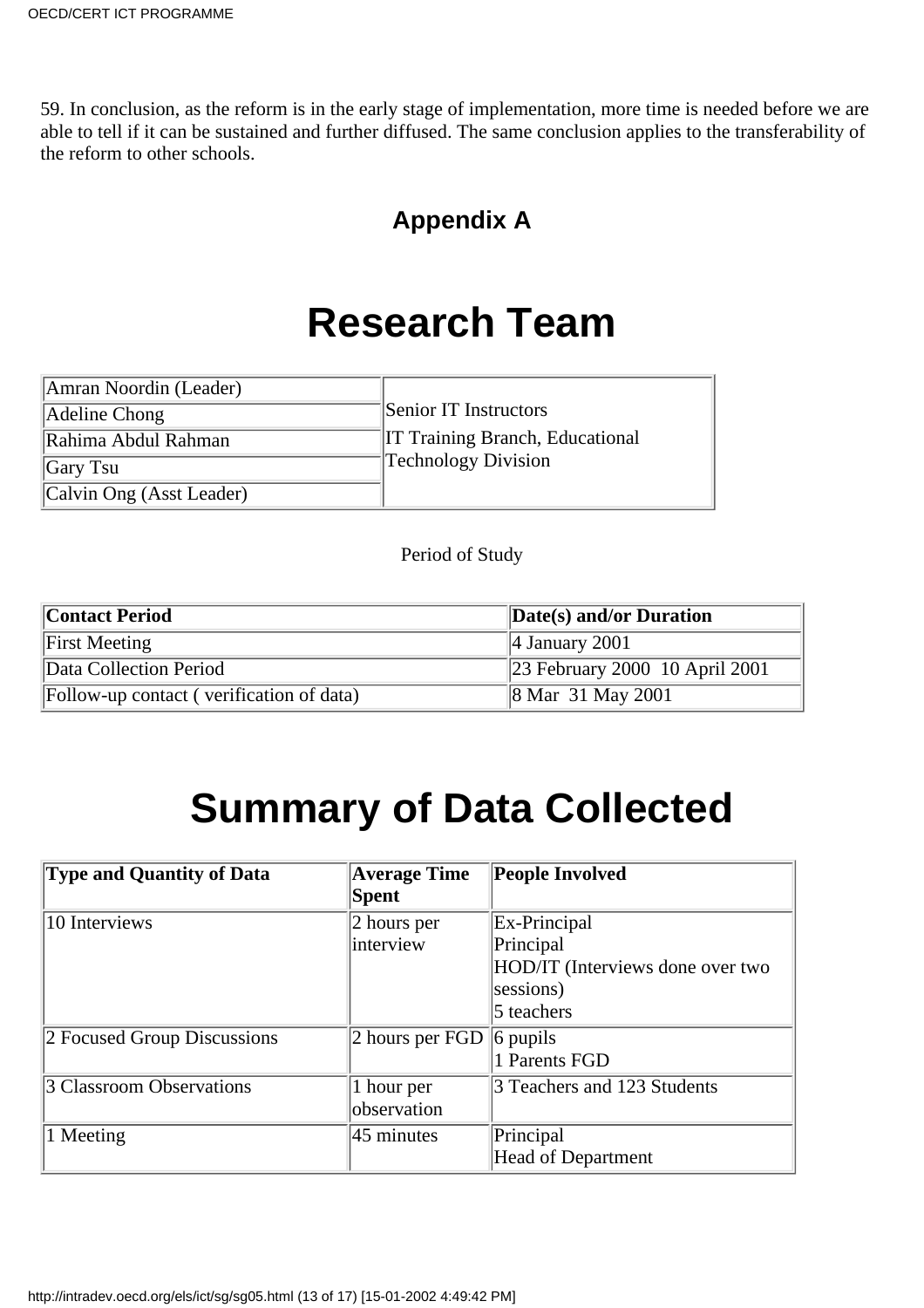#### Legend of Data Sources

| Admin 1               | Ex-Principal                               |
|-----------------------|--------------------------------------------|
| Admin 2               | Principal                                  |
| Admin 3               | Head of IT Department                      |
| Teacher 1, 2, 3 and 4 | Teachers involved in reform                |
| Teacher $5$           | Teacher not involved in reform             |
| Parents               | 2 parent volunteers                        |
| Students              | 6 Students in the Focused Group Discussion |

### **Appendix B**

#### <span id="page-13-0"></span>**OECD/CERI ICT PROGRAMME**

#### **ICT Practices Survey for Teachers at School 2 (Figures in Percentages)**

Number of staff members surveyed: 94 Percentage of total staff: 78%

| $\mathbf A$    | How comfortable are you with using a computer to do each of the following?                        |      |                |      |                |  |  |
|----------------|---------------------------------------------------------------------------------------------------|------|----------------|------|----------------|--|--|
|                | Ratings: 1 - Very Comfortable 2 - Comfortable 3 - Somewhat comfortable 4 - Not at all comfortable |      |                |      |                |  |  |
|                |                                                                                                   |      | $\overline{2}$ | 3    | 4              |  |  |
|                |                                                                                                   | $\%$ | $\%$           | $\%$ | $\%$           |  |  |
| 1              | write a paper                                                                                     | 48   | 33             | 8    | 4              |  |  |
| $\overline{2}$ | search for information on the World Wide Web (WWW)                                                | 22   | 36             | 14   | 10             |  |  |
| 3              | create and maintain web pages                                                                     | 4    | 11             | 36   | 37             |  |  |
| 4              | luse a data base                                                                                  | 8    | 18             | 27   | 35             |  |  |
| 5              | develop a data base                                                                               | 6    | 9              | 31   | 46             |  |  |
| 6              | send and receive e-mail                                                                           | 52   | 23             | 8    | 9              |  |  |
| 7              | write a program                                                                                   |      | 3              | 42   | 44             |  |  |
| 8              | draw a picture or diagram                                                                         | 15   | 37             | 26   | 17             |  |  |
| 9              | present information (e.g., use PowerPoint or equivalent)                                          | 25   | 38             | 22   | 7              |  |  |
|                |                                                                                                   |      |                |      |                |  |  |
| B              | How important is each of the following computer-related skills for your teaching?                 |      |                |      |                |  |  |
|                | Ratings: 1 - Very Comfortable 2 - Comfortable 3 - Somewhat comfortable 4 - Not at all comfortable |      |                |      |                |  |  |
|                |                                                                                                   |      | $\overline{2}$ | 3    | $\overline{4}$ |  |  |
|                |                                                                                                   | $\%$ | $\%$           | $\%$ | $\%$           |  |  |
| 10             | write a paper with a word processor                                                               | 39   | 37             | 10   | 18             |  |  |
| 11             | search for information on the WWW                                                                 | 24   | 40             | 12   | 8              |  |  |
| 12             | create Web pages                                                                                  | 5    | 21             | 39   | 26             |  |  |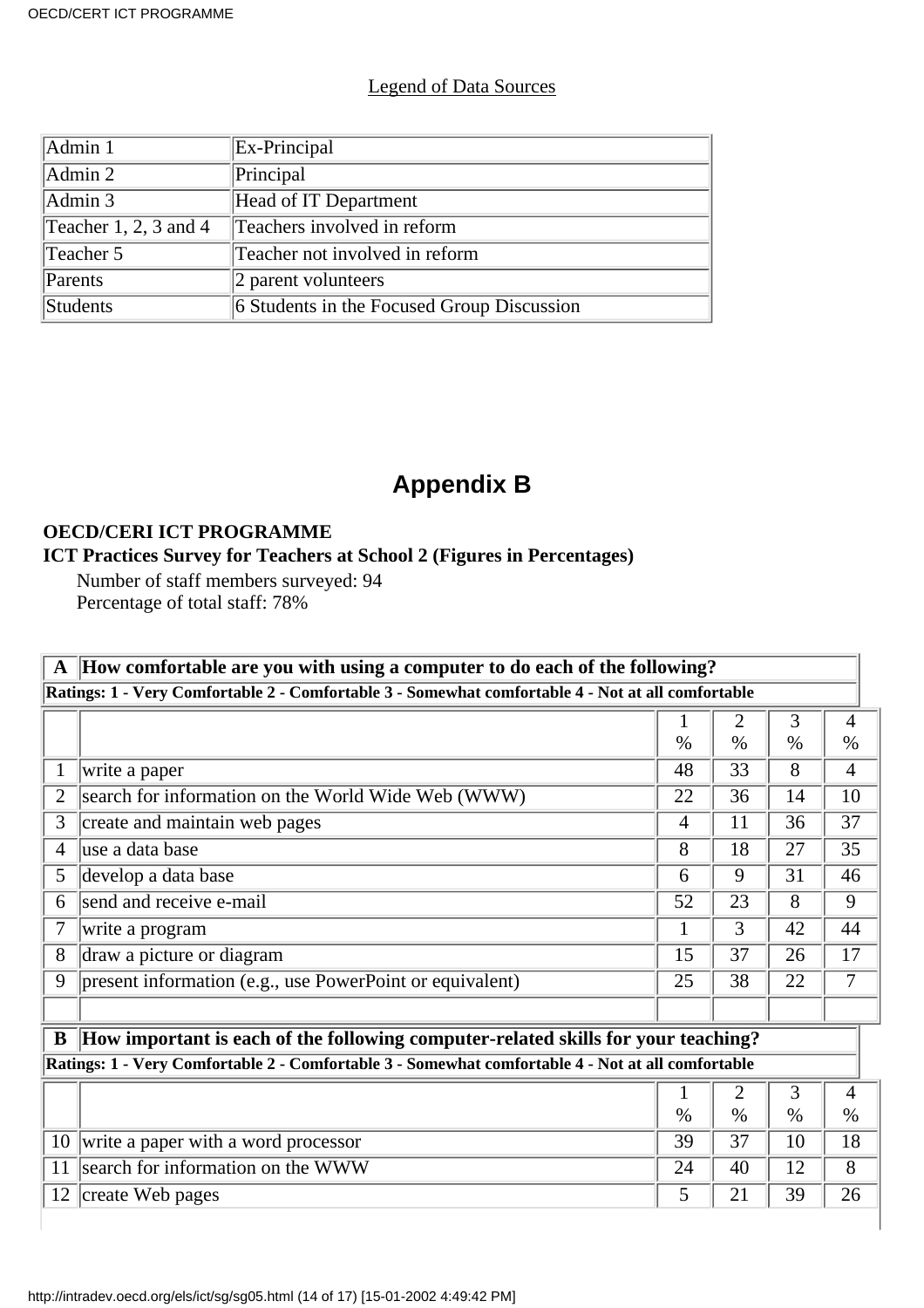| 13 | luse a data base                                              |    | 15 | 39 | 27 |
|----|---------------------------------------------------------------|----|----|----|----|
|    | 14 develop a data base                                        |    | 21 | 33 | 33 |
|    | 15 send and receive e-mail                                    | 23 | 37 |    | 8  |
| 16 | write a program                                               | ч  | 14 |    | 52 |
| 17 | draw a picture or diagram with a graphing/drawing application | 19 | 30 | 30 | 13 |
|    | 18   present information (e.g., use PowerPoint or equivalent) | 26 | 42 | 19 |    |
|    |                                                               |    |    |    |    |
|    |                                                               |    |    |    |    |

#### **C During the past school year, how often did your students on average do the following for the work you assigned?**

**Ratings: 1 - Very Comfortable 2 - Comfortable 3 - Somewhat comfortable 4 - Not at all comfortable**

|    |                                                      |                | 2    | 3    |      |
|----|------------------------------------------------------|----------------|------|------|------|
|    |                                                      | $\%$           | $\%$ | $\%$ | $\%$ |
|    | 19 luse the World Wide Web                           | 4              | 10   | 38   | 39   |
| 20 | create web pages                                     | $\overline{0}$ | 2    | 19   | 63   |
| 21 | send or receive e-mail                               | 5              | 11   | 26   | 49   |
| 22 | use a word processing program                        | 6              | 18   | 28   | 39   |
| 23 | use a computer to play games                         | 9              | 6    | 29   | 47   |
| 24 | use a spreadsheet                                    |                | 2    |      | 77   |
| 25 | use a graphics program                               | $\overline{2}$ | 2    | 18   | 69   |
|    | 26 join in an on-line forum or chat room             | $\overline{0}$ | 2    | 9    | 78   |
| 27 | use a presentation program (e.g., PowerPoint)        |                | 9    | 31   | 49   |
| 28 | use an instructional program (including simulations) |                | 2    | 25   | 64   |
| 29 | other computer uses (please specify)                 | $\overline{0}$ | 4    |      | 53   |

|    |                                                                                                                               |      |  | Good |               | Fair | Poor           |
|----|-------------------------------------------------------------------------------------------------------------------------------|------|--|------|---------------|------|----------------|
|    |                                                                                                                               |      |  | $\%$ |               | $\%$ | $\%$           |
| 30 | How would you rate your ability to use a computer?                                                                            |      |  | 22   |               | 60   | 8              |
|    |                                                                                                                               |      |  |      |               |      |                |
|    | Answer questions 31 - 38 based on experiences or policies from the last school year.                                          |      |  |      |               |      |                |
|    |                                                                                                                               |      |  |      | Yes           |      | N <sub>o</sub> |
|    |                                                                                                                               |      |  |      | $\frac{0}{0}$ |      | $\%$           |
| 31 | Was student computer use ever evaluated for grading?                                                                          |      |  |      | 15            |      | 74             |
| 32 | Did you create or modify a Web site with any of the classes that you taught?                                                  |      |  | 12   |               | 79   |                |
| 33 | Did you participate as a student or instructor in a virtual course through the<br>Internet/World Wide Web?                    |      |  |      | 19            |      | 74             |
| 34 | Did you involve your students in collaborative learning over the<br>Internet/World Wide Web with students from other classes? |      |  |      | 7             |      | 86             |
|    |                                                                                                                               | All  |  | Most | Some          |      | Little         |
|    |                                                                                                                               | $\%$ |  | $\%$ | $\frac{0}{0}$ |      | $\%$           |
| 35 | What portion of the computer use in your classes was directly<br>related to the course content?                               | 9    |  | 20   | 30            |      | 29             |
|    |                                                                                                                               |      |  |      |               |      |                |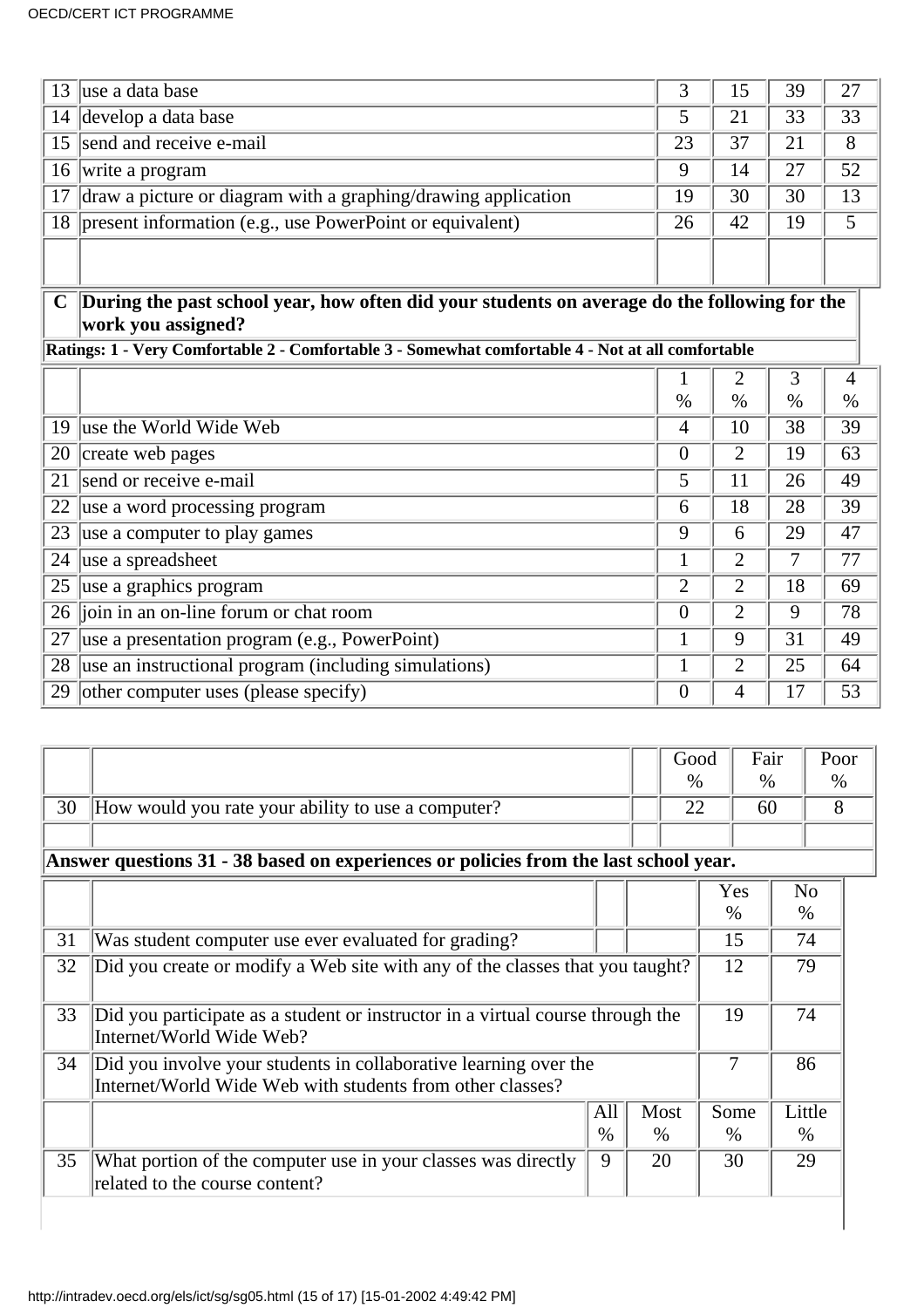| 36 | What portion of the computer use that you assigned was done<br>by students individually?                                                |                                    | 3                                   | 15                        | 25                               | 42                     |    |  |
|----|-----------------------------------------------------------------------------------------------------------------------------------------|------------------------------------|-------------------------------------|---------------------------|----------------------------------|------------------------|----|--|
|    |                                                                                                                                         | no<br>restrictions<br>$\%$         |                                     | some restrictions<br>$\%$ | designated sites<br>only<br>$\%$ |                        |    |  |
| 37 | If you assigned World Wide Web searching, how<br>much freedom did you allow students in locating<br>sites to visit?                     | 7                                  | 23                                  |                           |                                  |                        | 31 |  |
|    |                                                                                                                                         |                                    |                                     |                           |                                  |                        |    |  |
|    |                                                                                                                                         | several<br>times a<br>week<br>$\%$ | several<br>times a<br>month<br>$\%$ | a few<br>times<br>$\%$    | never<br>$\%$                    | no<br>computer<br>$\%$ |    |  |
| 38 | If you have a computer at home, how often did you<br>use it for preparing for teaching?                                                 | 59                                 | 9                                   | 26                        | 3                                | $\overline{2}$         |    |  |
|    |                                                                                                                                         |                                    |                                     |                           | Yes<br>$\%$                      | N <sub>o</sub><br>$\%$ |    |  |
| 39 | Are you currently using technology to collaborate with other teachers<br>(professional chat rooms, forums, network system or the like)? |                                    |                                     |                           | 20                               | 74                     |    |  |
|    |                                                                                                                                         |                                    |                                     |                           |                                  |                        |    |  |
|    |                                                                                                                                         |                                    | >12<br>$\%$                         | 6 11<br>$\%$              | 5<br>$\%$                        | None<br>$\%$           |    |  |
| 40 | How many e-mail messages do you send each week on                                                                                       |                                    | 26                                  | 22                        | 52                               | 21                     |    |  |
|    | average?                                                                                                                                |                                    |                                     |                           |                                  |                        |    |  |

|    | How many of the following have you ever done?<br>Please tick the appropriate boxes. |    |  |  |
|----|-------------------------------------------------------------------------------------|----|--|--|
|    | 41 made changes to a computer s hardware                                            | 13 |  |  |
|    | 42   updated an application program (word processor, graphics program, etc.)        |    |  |  |
|    | 43 recovered a damaged file                                                         | 12 |  |  |
| 44 | created a web site                                                                  | 24 |  |  |
|    | 45 developed a data base                                                            | 12 |  |  |

**Appendix C**

<span id="page-15-2"></span><span id="page-15-1"></span><span id="page-15-0"></span>[\[1\]](#page-1-1) Gifted Education Programme website - http://www1.moe.edu.sg/gifted/gebr-gep/gebr.htm [\[2\]](#page-2-0) FastTrack@School - A project to provide broadband access at schools as well as content development on Singapore One.

<span id="page-15-3"></span><sup>[3]</sup> Digital Media Repository (DMR) A repository offering a rich array of multimedia resources to enhance teaching and learning. The resources are housed in MOE server and teachers may view and download resources into the school s server for use in lesson.